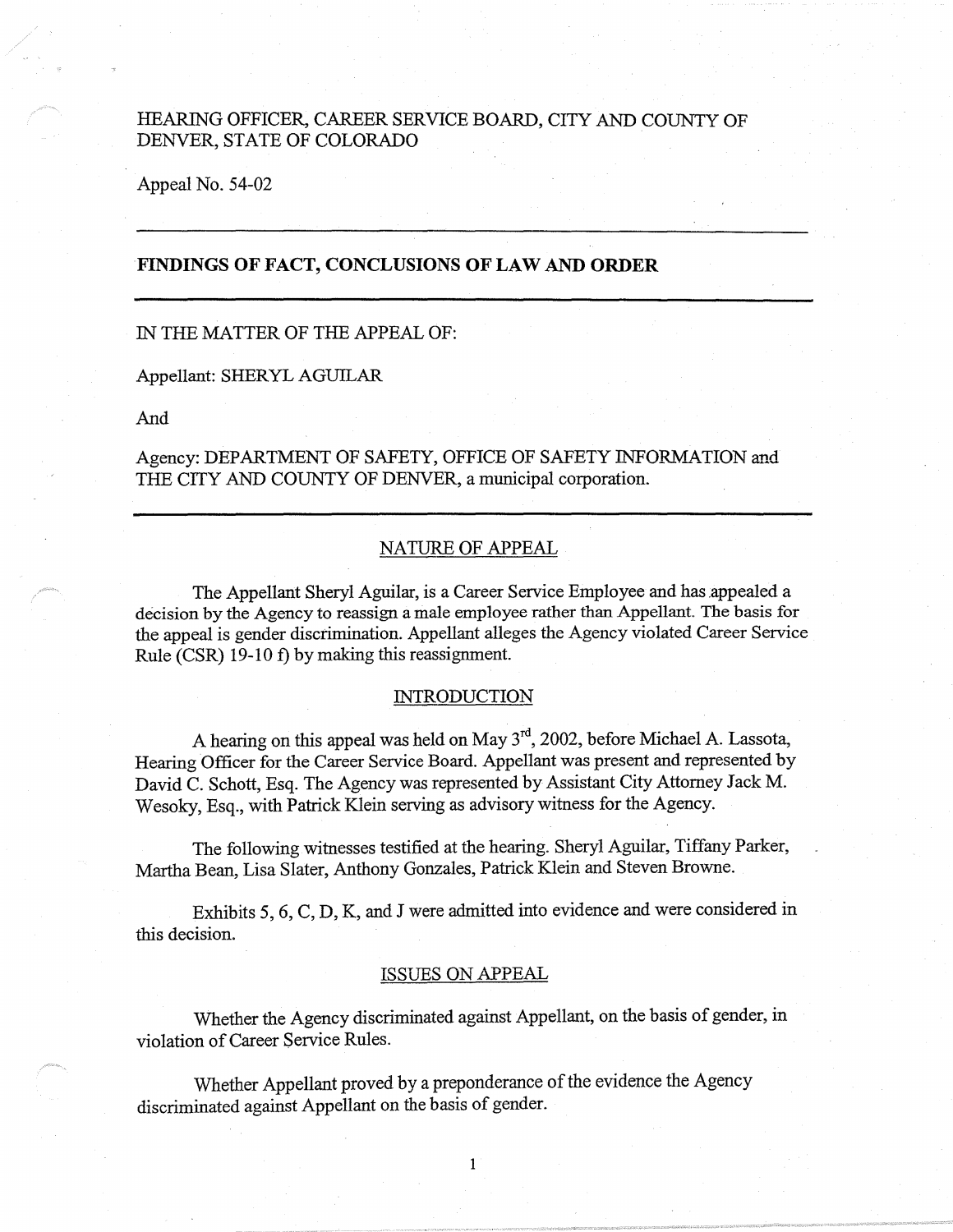#### **JURISDICTION**

The alleged discriminatory conduct by the Agency occurred on February 25<sup>th</sup>, 2002. Appellant filed this appeal on March  $7^{\text{th}}$ , 2002, within the 10 day requirement of the CSR. Appellant's allegation was the Agency violated CSR  $\S$  19-10, f).<sup>1</sup> This rule is specifically for the appeal of discrimination that has not stopped after the employee has followed the steps required by CSR § 15-100, *et. seq.* 

In this appeal, Appellant did not file a complaint under  $\S$  15-100, *et. seq.* Appellant has however, presented evidence of an alleged of CSR  $\S$  19-10, c), by the Agency.<sup>2</sup> Therefore, I find this appeal has been timely filed and I have authority under CSR  $\S$  19-27 to affirm, reverse or modify the actions of the Agency.<sup>3</sup>

#### RELEVANT FACTS

- 1. On February 25<sup>th</sup>, 2002, Patrick Klein, Deputy Director, Office of Safety Information Systems, issued a directive asking for persons interested in the opportunity to possibly become an Associate IT System Administrator to notify their supervisor no later that 12 noon that day.
- 2. The directive stated: ''The nature of this position requires that the person assigned attend a number of professional courses to include: Win2000 Administration, Network Management, SQL Server Administration, MaCAD System Administration, MaCAD User Training and several other related courses."

<sup>1</sup> Section 19-10 Actions Subject to Appeal

An applicant of employee who holds career service status may appeal the following administrative actions relating to personnel.

> f) Harassment or discrimination: The disposition by a supervisor or other appropriate official of a complaint of harassment or discrimination may be appealed if such disposition has not resulted in stopping the prohibited behavior.

### <sup>2</sup> Section 19-10 Actions Subject to Appeal

An applicant or employee who holds career service status may appeal the following administrative actions relating to personnel.

c) States in part:

Discriminatory actions: **Any action** ( emphasis added) of any officer or employee resulting in alleged discrimination because of race, color, creed, national origin, sex, age, political affiliation, sexual orientation, or disability ...

### $3$  CSR § 19-27 provides:

The Hearings Officer shall issue a decision in writing affirming, modifying, or reversing the action, which gave rise to the appeal. This decision shall contain findings on each issue and shall be binding upon all parties.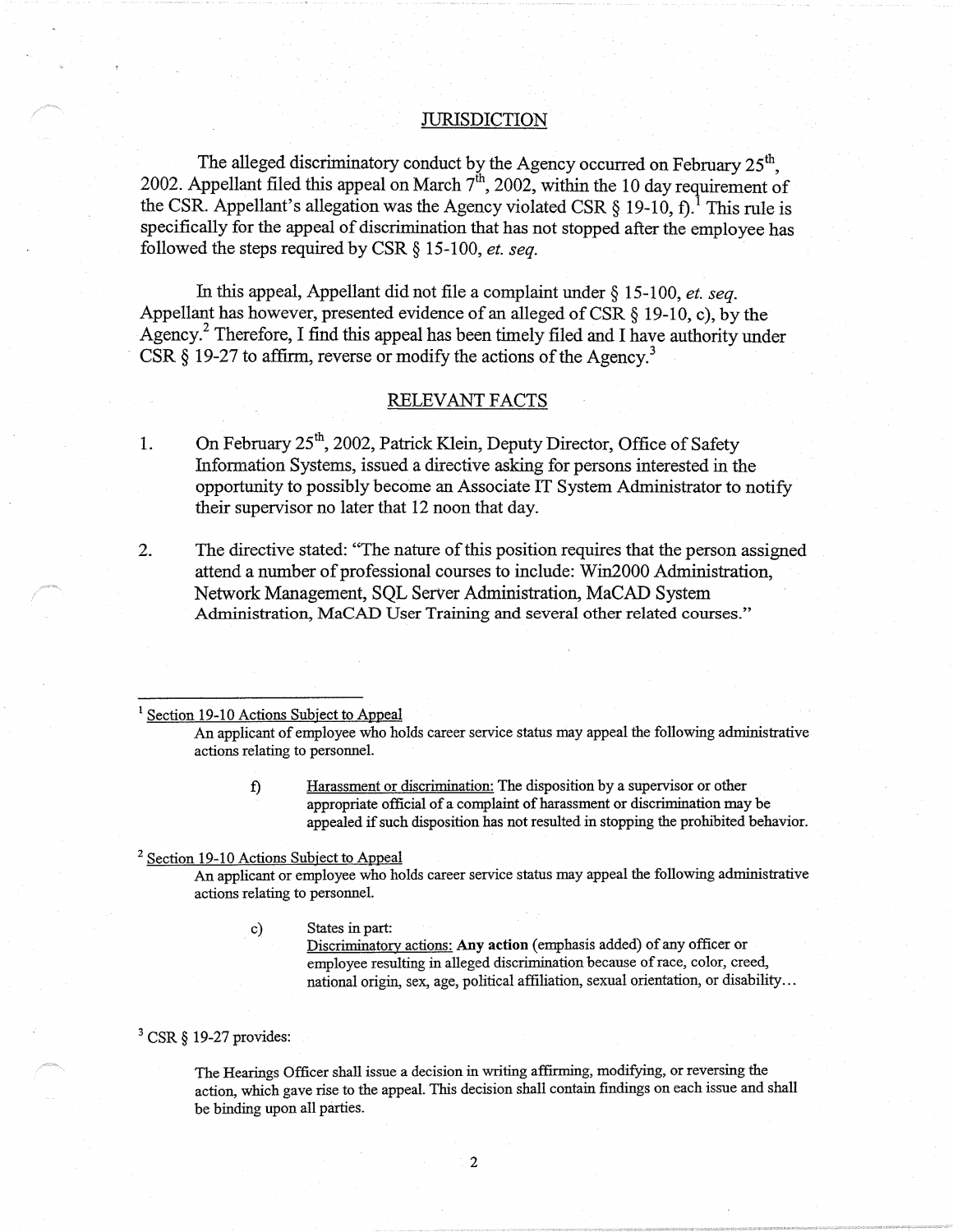- 3. The directive also stated: ''Depending on final classification by Career Services [sic] Authority, the pay class could be:  $619-14$ ,  $809-14$ , or  $811-14$ ."
- 4. Appellant, Anthony Gonzales, Lisa Slater, and Martha Bean, employees of the Computer Help Desk, all expressed interest in the position.
- 5. All of these employees are in a lower pay class than the lowest one proposed for this new position.
- 6. The position was given to Anthony Gonzales, who has overwhelmingly less education and experience than Appellant, and has not been employed by the Agency long enough to have received a performance evaluation.

### DISCUSSION AND CONCLUSIONS OF LAW

The City Charter, §C5.25 (4) and CSR §2-104 (b)(4) require the Hearing Officer to determine the facts in this matter" de novo". The Colorado Courts have held that this requires an independent fact-finding hearing considering evidence submitted at the *de novo* hearing and a resolution of the factual disputes. *Turner v. Rossmiller,* 35 Co. A. 329, 535 P.2d 751 (Colo. App., 1975).

The party advancing a position or claim, in an administrative hearing like this one, has the burden of proving that position by a "preponderance of the evidence". To prove something by a "preponderance of the evidence" means to prove that it is more probably true than not (Colorado Civil Jury Instruction,  $3:1$ ).<sup>4</sup> The number of witnesses testifying to a particular fact does not necessarily determine the weight of the evidence (Colorado Civic Jury Instruction 3:5).<sup>5</sup> The ultimate credibility of the witnesses and the weight given their testimony are within the province of the Administrative Law Judge or Hearing Officer. *Charnes v. Lobato,* 743 P.2d 27 (Colo. 1987). As the trier of fact, the. Hearing Officer determines the persuasive effect of the evidence and whether the burden of proof has been satisfied. *Metro Moving and Storage Co. v. Gussert,* 914 P.2d 411 (Colo. App. 1995).

Appellant testified that she believed Anthony Gonzales got the job because he was a man. Because Appellant has alleged discrimination on the basis of her gender, she has the burden of setting forth a prima facie case of discrimination. The test is outlined in *Sanchez v. Denver Public Schools,* 164 F.3d 527 (10<sup>th</sup> Cir. 1998):

1) she is a member of the class protected by statute; 2) she suffered an adverse employment action; 3) she was qualified for the position at issue; and 4) she was treated less favorably than others not in the protected class. *Cites omitted.* 

The notes on use of Instruction 3.1 state: Generally, in all civil cases, "the burden of proof shall be by a preponderance of the evidence,..." citing C.R.S. § 13-25-127.

The content of this instruction was approved as an instruction in *Swain v. Swanson,* 118 Colo. 509, 197 P.2d 624 (1948). The rule stated is also supported by *Green v. Taney,* 7 Colo. 278, 3P. 423 (1884) and C. McCormick, EVIDENCE § 339, at 957 (E. Cleary 3 ded, 1984).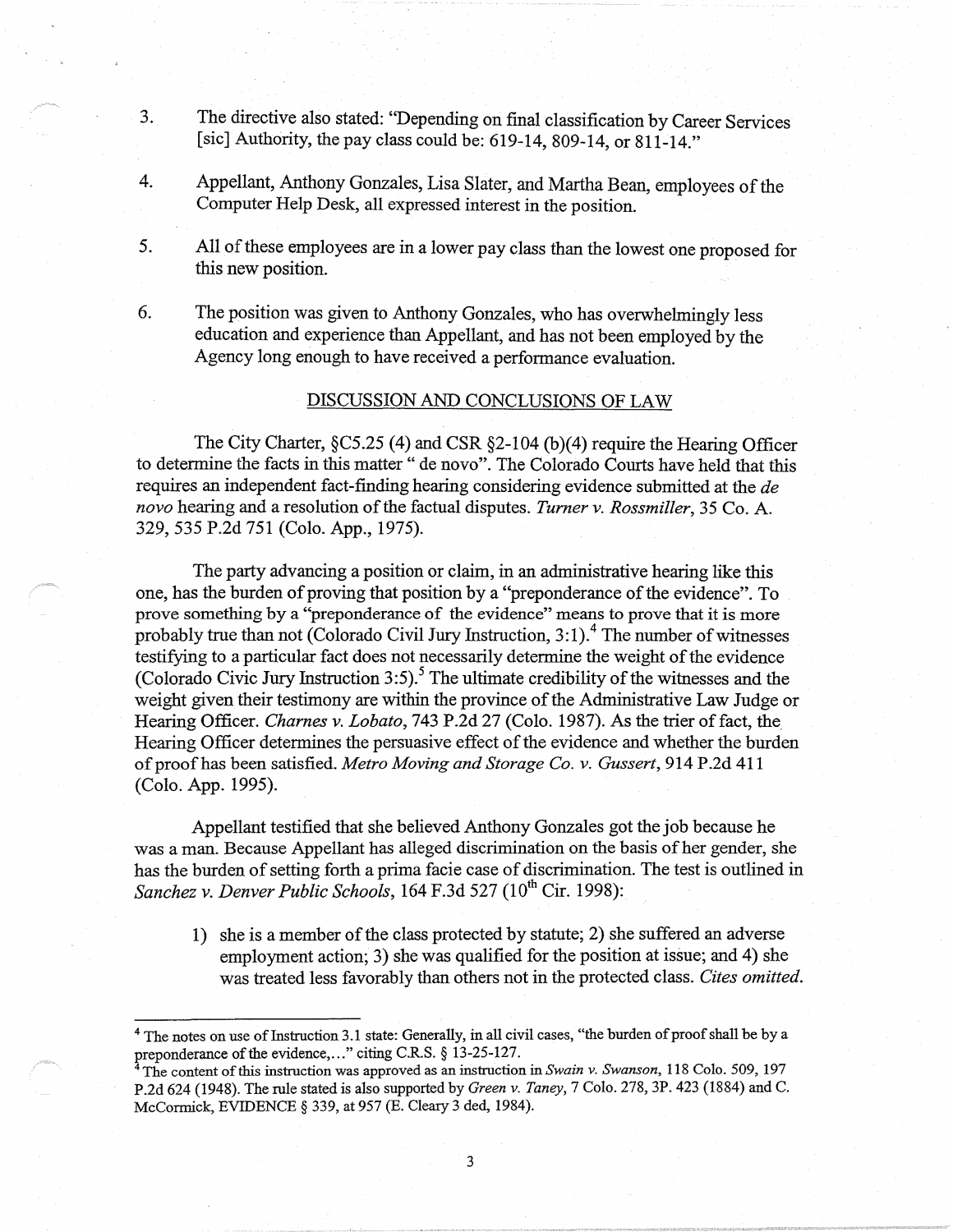Once the plaintiff establishes a prima facie case, the burden shifts to the defendant to articulate a legitimate nondiscriminatory reason for the action. If the defendant does so, the plaintiff must show the defendant's proffered reasons are pretextual. *Cite omitted.* 

Citing other cases, this test has also been adopted by the Colorado Supreme Court in *Lawley v. Department of Higher Education,* 36 P.3d 1239 (Colo. 2001).

In this appeal, Appellant established the elements of a prima facie case as follows:

- I) As a woman, she is a member of a protected class.
- 2) She suffered an adverse employment action. There was conflicting testimony from the witness regarding whether this "position" was a promotion, transfer, or reassignment.

CSR § 9-61 Promotion provides in part:

a) If an employee is appointed to a new class in the same pay schedule, which class has a higher pay grade number than the class previously held...

This "position " is not a promotion. There is no higher pay grade number. In fact testimony was the ''position" had not been submitted to the Career Service Authority for classification. The person selected for the ''position" would remain in the same pay grade they are currently in.

CSR § 9-62 Transfers provides in part:

a) Within a nonexempt schedule or an exempt schedule: Movement from one class to another class shall be treated as a transfer if the first three digits of the pay grade of both the old class and the new class are the same.

This "position" is not a transfer. Testimony from Patrick Klein was there has been no class change. There will be a change after the system is up and running, but the future does not apply to this appeal.

The Agency argued this was nothing more than a reassignment because there has been no change in salary, or class. For Appellant to sustain her burden as to step 2, a reassignment must be an adverse employment action.

> "conduct is adverse employment action if it constitutes a significant change in employment status, such as ... reassigmnent with significantly different job responsibilities, or a decision causing a significant change in benefits." *Sanchez,* id., citing other cases.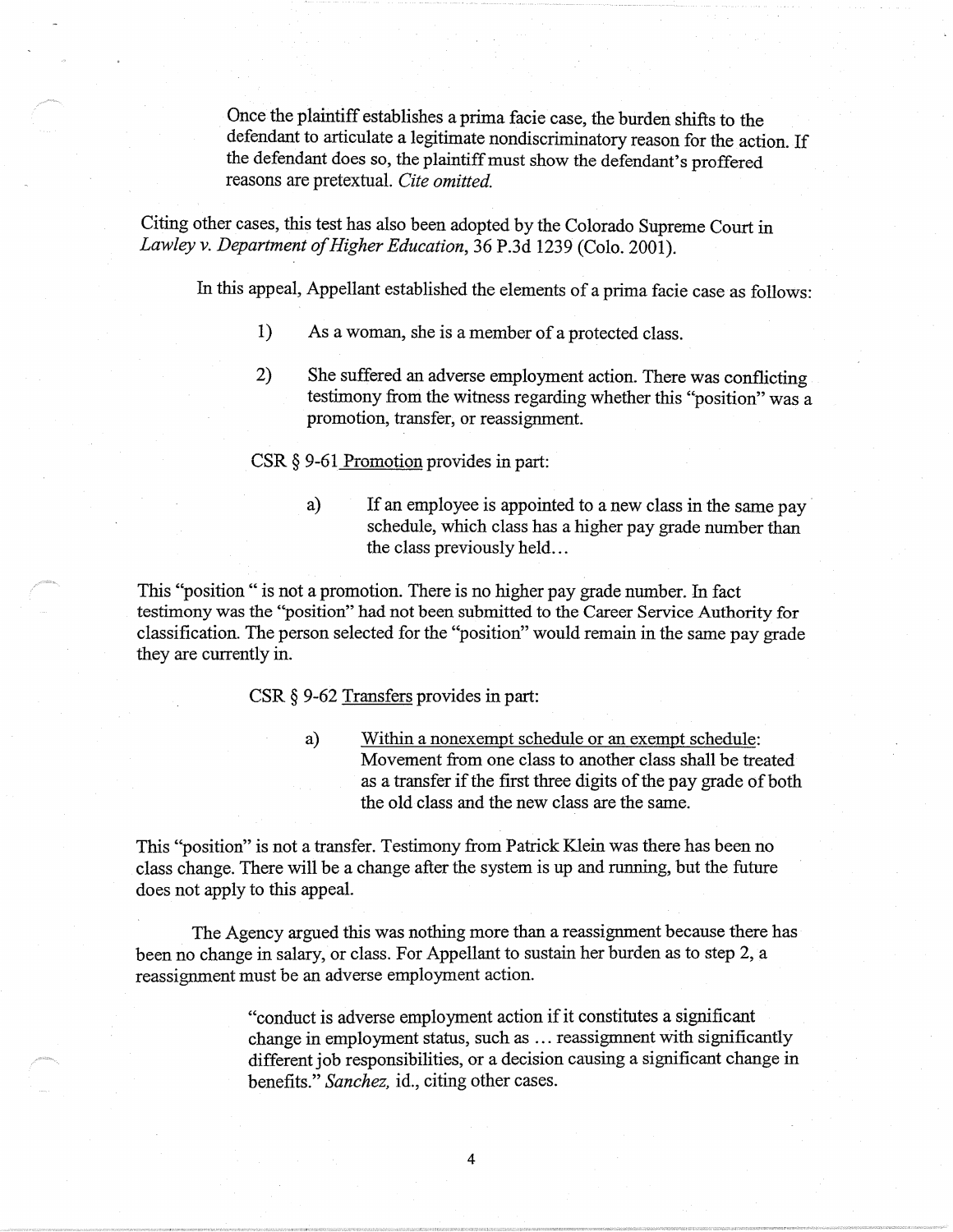There is no question that this "position'' is a reassignment with significantly different job responsibilities:

- Only one person from the Computer Help Desk will be reassigned.
- There is significant extra training associated with the "position".
- It is very technical compared to the general Computer Help Desk Responsibilities.
- It has a different work location. This "position" is located at the Combined Communications Center, not at the Office of Safety Information Systems where the other Computer Help Desk employees are assigned
- The person serving in this "position" will be reallocated upward when the "position" is audited because that person will be the incumbent in the "position."

Appellant has suffered an adverse employment action.

3) She was qualified for the position at issue.

Appellant has been in the Internet Technology (IT) field for approximately 1 O years. She has worked for the City for 8 years, 7 of which have been in IT and 2 years with the Agency. Appellant also has a Bachelor of Science degree in Information Systems along with several advanced computer certifications.

Anthony Gonzales, the person selected for the "position," has had "some college," no formal computer training, 3 years of help desk training, all on the job training, and only worked for the Agency for 8 months.

I find Appellant was qualified for the "position" because Appellant's qualifications were overwhelmingly greater than the person selected for the "position." There were no interviews conducted for the "position." None of the interested persons' education, training, past performance evaluations, or length of service with the Agency was evaluated. Patrick Klein testified he is not sure he would have picked Gonzales for the "position." Klein stated he thought the qualifications were for someone who would fit the team, meet the potential to manage the CADD system.

Steven Browne, Deputy Director of the Communications Center, testified he chose Gonzales because he was thorough, worked well with people and had good attention to detail. When asked how he evaluated the other candidates he stated past observations in the work environment. No specifics were given as to when he observed who, what he observed, when he observed them or what he was looking for when he

5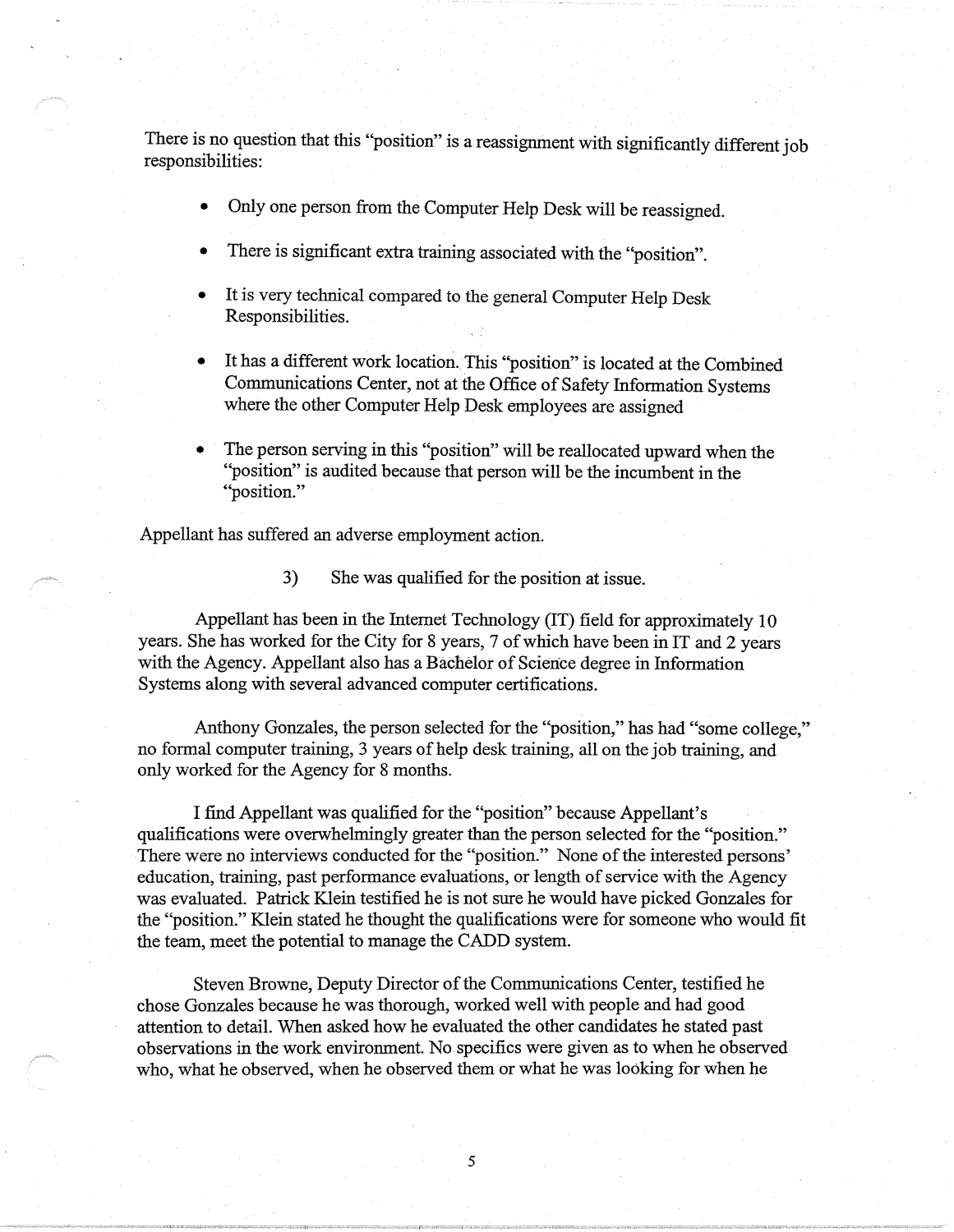observed them. Simply stated, the Agency picked the person they wanted for the "position," without regard for the others.

4) She was treated less favorably than others not in the protected class.

As explained above, Appellant was treated less favorably than others not in the protected class. She was a highly qualified person interested in the "position," the advanced training and reallocation upward that would come with it, summarily passed over for an overwhelmingly less qualified male. The Appellant has met her burden on all 4 elements of the prima facie case of gender/sex discrimination.

Next, the burden shifts to the Agency to articulate a legitimate nondiscriminatory reason for the action. *Sanchez,* Id. Decisions based on sound business judgement like:

- Posting the desired qualifications in a position announcement similar to: education, computer training, experience, length of service in the Agency;
- Conducting interviews during which objective and subjective reasoning methods are used to evaluate the applicant's qualifications, along with past performance evaluations, compared to the desired qualifications,

would be examples of legitimate nondiscriminatory reasons for the action. Anything less is arbitrary and capricious by management.

Patrick Klein testified he believed the qualifications for the "position" were primarily someone who would fit in with the team, meet the potential to manage the CADD system. Klein further testified he selected Gonzales because Steven Browne told Klein he preferred Gonzales because he liked the way Gonzales worked, liked his attitude, he responded quickly to requests and was a positive influence in the IT community at the Communications Center. These reasons are not based on sound business judgement.

Therefore I find the Agency has not met the burden of articulating a nondiscriminatory reason for selecting Gonzales instead of Appellant. Because the Agency has not met its' burden, the burden does not shift back to Appellant to show the Agency's reasons were a pretext for discrimination. However, had it become necessary, Appellant could have met this part of the test also. The disparity in qualifications between she and Gonzales were not just overwhelming, the difference in qualifications of applicants was so apparent as "to jump off the page and slap us in the face" which supports a finding of pretext. *Bullington v. United Airlines*, 186 F.3d, 1301 (10<sup>th</sup> Cir. 1999) citing other cases. In this appeal, the Agency did discriminate against Appellant because she was a woman.

The question now becomes: What is the appropriate remedy? The Appellant requests more professional training classes (no specifics) and a position upgade to an Associate IT System Administrator. Under this set of facts, I cannot order the Agency to

6